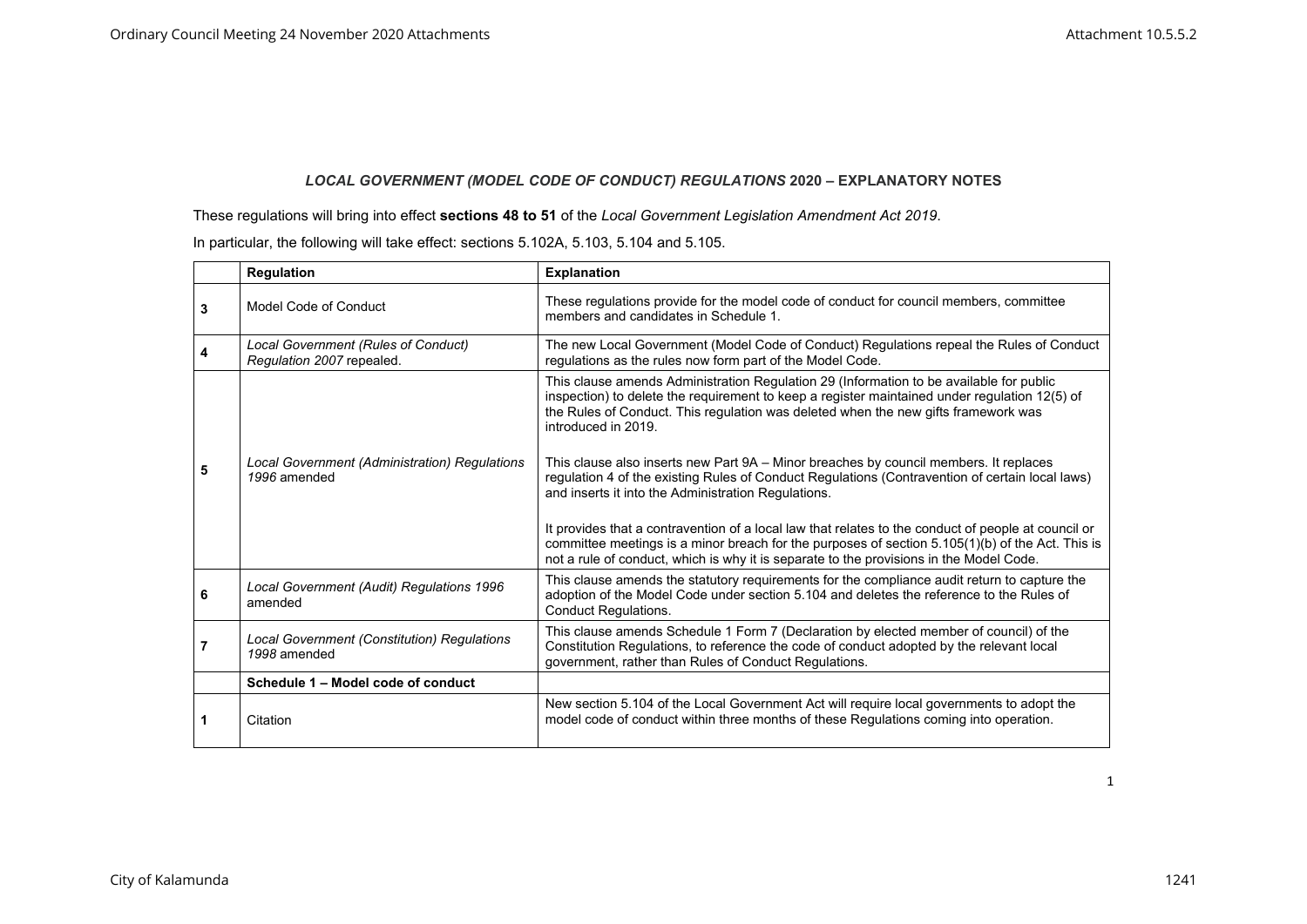|              |                                 | The Model Code, as drafted, provides a template for local governments to adopt the code as<br>their own by inserting their local government name.                                                                                                                                                                                                                                                                                    |
|--------------|---------------------------------|--------------------------------------------------------------------------------------------------------------------------------------------------------------------------------------------------------------------------------------------------------------------------------------------------------------------------------------------------------------------------------------------------------------------------------------|
|              |                                 | In accordance with section 5.104(3), local governments can include additional behaviours<br>under Division 3 that are not inconsistent with the Code, which may not currently be<br>represented.<br>To adopt the code, a resolution needs to be passed by an absolute majority. Once the code is                                                                                                                                     |
|              |                                 | adopted, it must be published on the local government's website.                                                                                                                                                                                                                                                                                                                                                                     |
| $\mathbf{2}$ | <b>Terms Used</b>               | This clause defines Act, candidate and publish. All other terms used that are also in the Act<br>have the same meaning, unless the contrary intention appears.                                                                                                                                                                                                                                                                       |
|              | Division 2 - General principles |                                                                                                                                                                                                                                                                                                                                                                                                                                      |
|              |                                 | As per new section $5.103(2)(a)$ , the Model Code is to contain general principles to guide<br>behaviour. These are set out in Division 2.                                                                                                                                                                                                                                                                                           |
| 3            | Overview of Division            | Throughout the Model Code, where appropriate, the principles, behaviours and rules of<br>conduct are separated into three categories; personal integrity, relationships with others and<br>accountability.                                                                                                                                                                                                                           |
| 4            | Personal Integrity              | This clause outlines specific personal integrity principles, including the need to:<br>act with reasonable care, diligence, honesty and integrity<br>$\bullet$<br>act lawfully<br>$\bullet$<br>avoid damage to the reputation of the local government<br>act in accordance with the trust placed in council members and committee members,<br>and<br>participate in decision-making in an honest, fair, impartial and timely manner. |
| 5            | Relationships with others       | This clause outlines principles for relationships with others, including the need to treat others<br>with respect and maintain and contribute to a harmonious, safe and productive work<br>environment.                                                                                                                                                                                                                              |
| 6            | Accountability                  | This clause outlines principles for accountability, including the need for decisions to be based<br>on relevant and factually correct information, and to make decisions on merit.                                                                                                                                                                                                                                                   |
|              | <b>Division 3 - Behaviour</b>   |                                                                                                                                                                                                                                                                                                                                                                                                                                      |
| 7            | Overview of Division            | As per new section $5.103(2)(b)$ , the Model Code is to contain requirements relating to<br>behaviour.                                                                                                                                                                                                                                                                                                                               |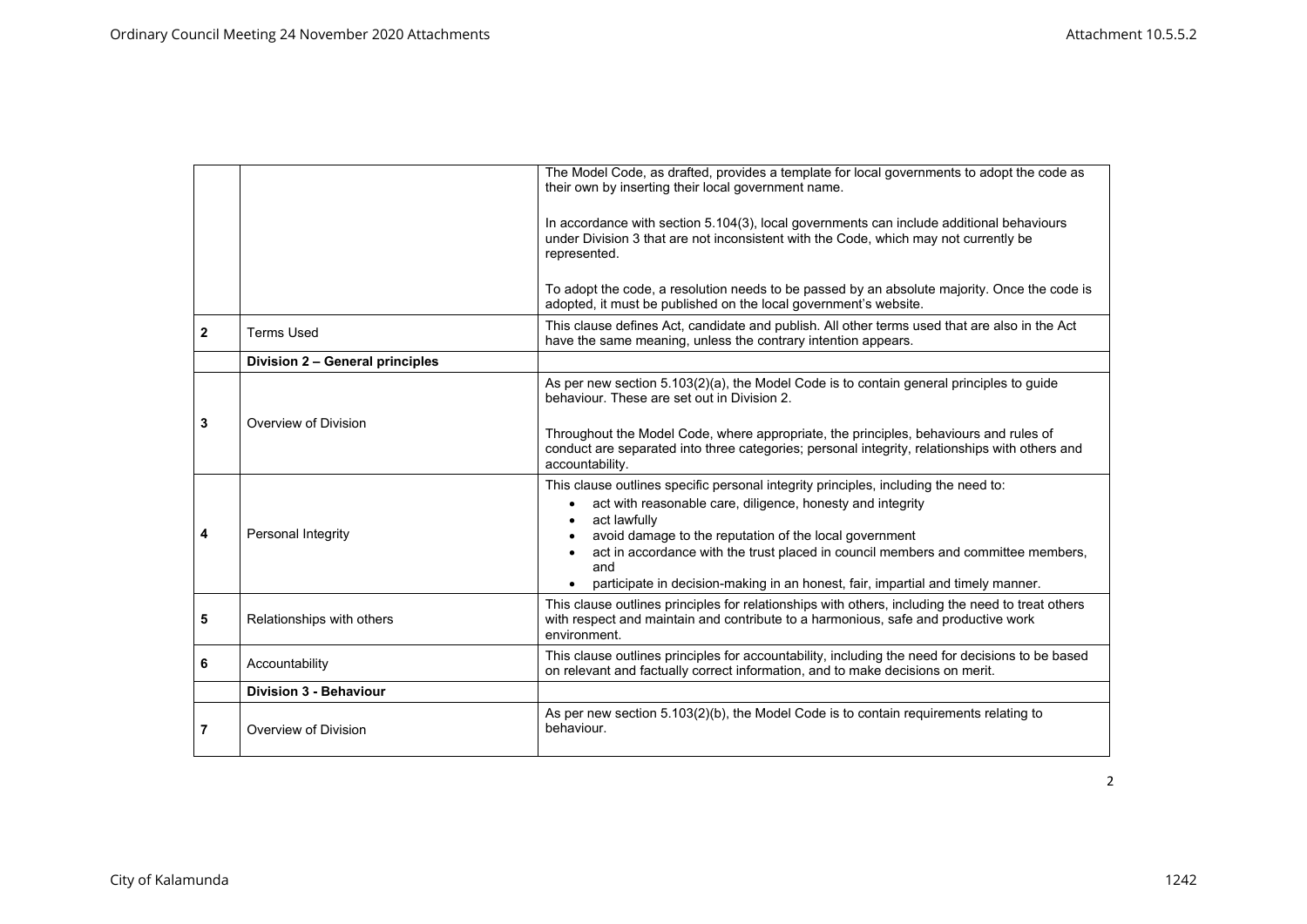|    |                                          | This division sets the standards of behaviour which enable and empower council members to<br>meeting the principles outlined in Division 2. Division 3 behaviour breaches are managed by<br>local governments, and so the division also includes provisions about how to manage<br>complaints. The emphasis should be on an educative role to establish sound working<br>relationships and avoid repeated breaches, rather than punishment.                                                                                                                                                                                                                                                                                                                              |
|----|------------------------------------------|--------------------------------------------------------------------------------------------------------------------------------------------------------------------------------------------------------------------------------------------------------------------------------------------------------------------------------------------------------------------------------------------------------------------------------------------------------------------------------------------------------------------------------------------------------------------------------------------------------------------------------------------------------------------------------------------------------------------------------------------------------------------------|
| 8  | Personal Integrity                       | This clause provides behaviours for council members, committee members and candidates, as<br>well as behaviours specific to council and committee members.<br>It includes a behaviour that the use of social media and other forms of communication complies<br>with the code.                                                                                                                                                                                                                                                                                                                                                                                                                                                                                           |
| 9  | Relationships with others                | This clause provides for behaviours related to relationships with others, including the<br>requirement to:<br>deal with the media in a positive, informative and appropriate manner<br>not disparage the character of another council member, committee member, candidate<br>or local government employee<br>not impute dishonest or unethical motives to another council member, committee<br>member, candidate of local government employee<br>not make a statement that the member of candidate knows, or could reasonably be<br>expected to know, is false or misleading.                                                                                                                                                                                            |
| 10 | Complaints about alleged breach          | This clause provides that a person may make a complaint alleging a breach of Division 3 by<br>submitting the complaint in writing (in a form approved by the local government) within one<br>month of the alleged breach occurring.<br>The local government is to authorise at least one person to accept the complaints.                                                                                                                                                                                                                                                                                                                                                                                                                                                |
| 11 | Local government to deal with complaints | The process for consideration of a complaint is at the discretion of the local government,<br>however, the Code requires that after considering the complaint, the local government must<br>make a finding as to whether the breach occurred.<br>A local government is also required to dismiss a complaint if it is satisfied that the complaint<br>relates to behaviour which occurred at a council or committee meeting that has already been<br>dealt with or the person responsible for the behaviour has taken remedial action in accordance<br>with the meeting procedures local law.<br>It is a requirement, in accordance with 11(3), that before making a finding, the person to whom<br>the complaint relates, is given a reasonable opportunity to be heard. |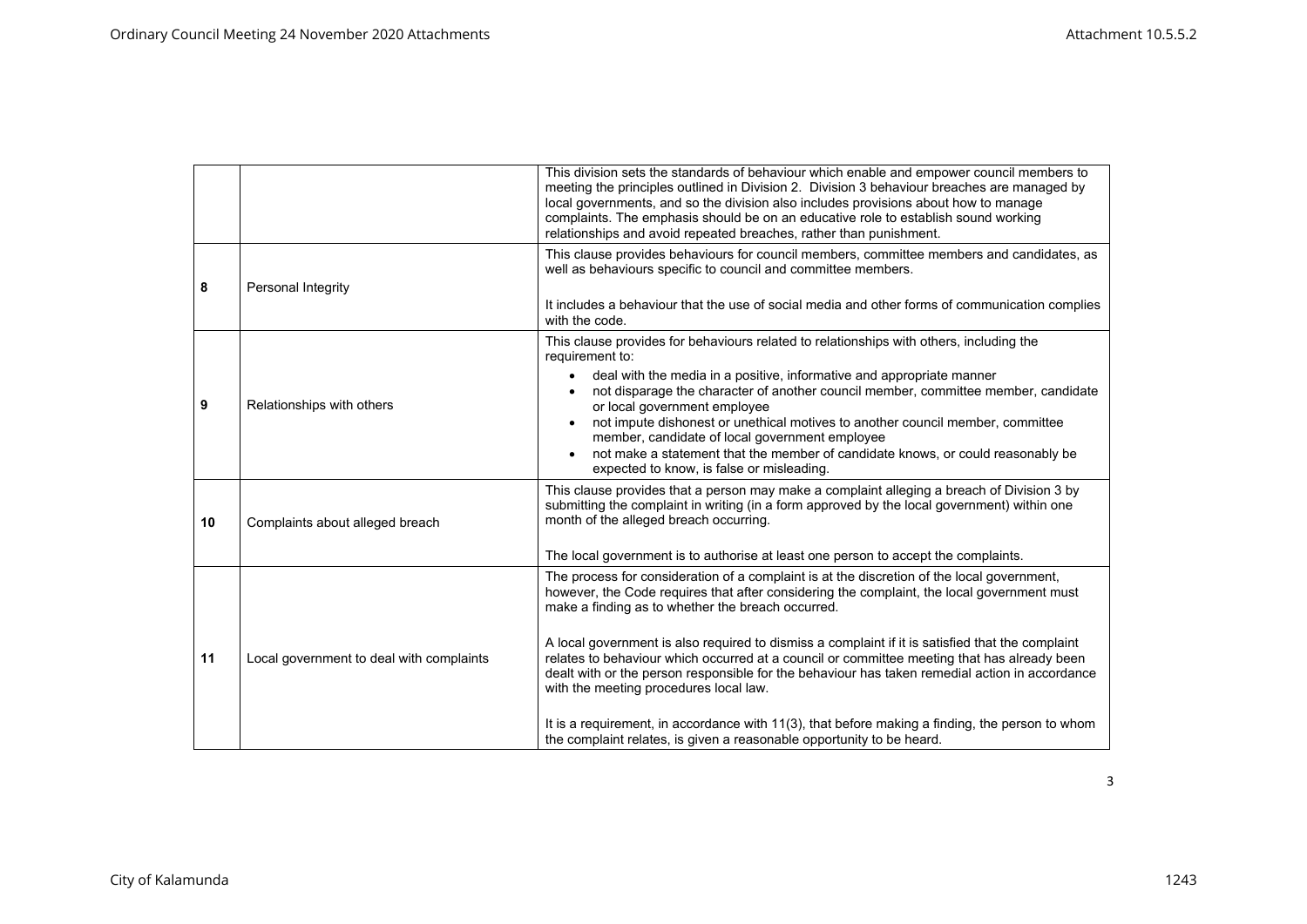|    |                                                         | A finding about whether the breach has occurred should be based on whether it is more likely<br>than not that the breach occurred. This is the same premise used by the Standards Panel in its<br>decision making.                                   |
|----|---------------------------------------------------------|------------------------------------------------------------------------------------------------------------------------------------------------------------------------------------------------------------------------------------------------------|
|    |                                                         | After a finding has been made, written notice of the outcome should be given to the complaint<br>and the person to whom the complaint relates.                                                                                                       |
|    |                                                         | If a finding of breach is made, the local government can choose to take no further action or<br>develop a plan to address the person's behaviour. This could include training, mediation,<br>counselling or any other action considered appropriate. |
| 12 | Other provisions about complaints                       | Clause 12 provides that the procedure for dealing with complaints is a matter for the local<br>government (to the extent it is not inconsistent with clause 11).                                                                                     |
|    |                                                         | If a complaint is made about a candidate, the alleged breach cannot be dealt with unless the<br>candidate is elected as a council member.                                                                                                            |
|    | Division 4 - Rules of conduct                           |                                                                                                                                                                                                                                                      |
| 13 | Overview of Division                                    | As per section 5.103(2)(c), the Code contains specific rules of conduct. The rules of conduct<br>are specific rules, for which alleged breaches are referred to the Standards Panel.                                                                 |
|    |                                                         | A reference to a council member in this division includes a council member acting as a<br>committee member.                                                                                                                                          |
| 14 | Misuse of local government resources                    | This is based on current regulation 8 of the Local Government (Rules of Conduct) Regulations<br>2007, Misuse of local government resources.                                                                                                          |
| 15 | Securing personal advantage or disadvantaging<br>others | This is based on current regulation 7 of the Local Government (Rules of Conduct) Regulations<br>2007, Securing personal advantage or disadvantaging others.                                                                                          |
| 16 | Prohibition against involvement in administration       | This is based on current regulation 9 of the Local Government (Rules of Conduct) Regulations<br>2007, Prohibition against involvement in administration.                                                                                             |
| 17 | Relations with local government employees               | This is based on current regulation 10 of the Local Government (Rules of Conduct) Regulations<br>2007, Relations with local government employees.                                                                                                    |
|    |                                                         | This regulation also applies to candidates.                                                                                                                                                                                                          |
| 18 | Disclosure of information                               | This is based on current regulation 6 of the Local Government (Rules of Conduct) Regulations<br>2007. Use of information.                                                                                                                            |